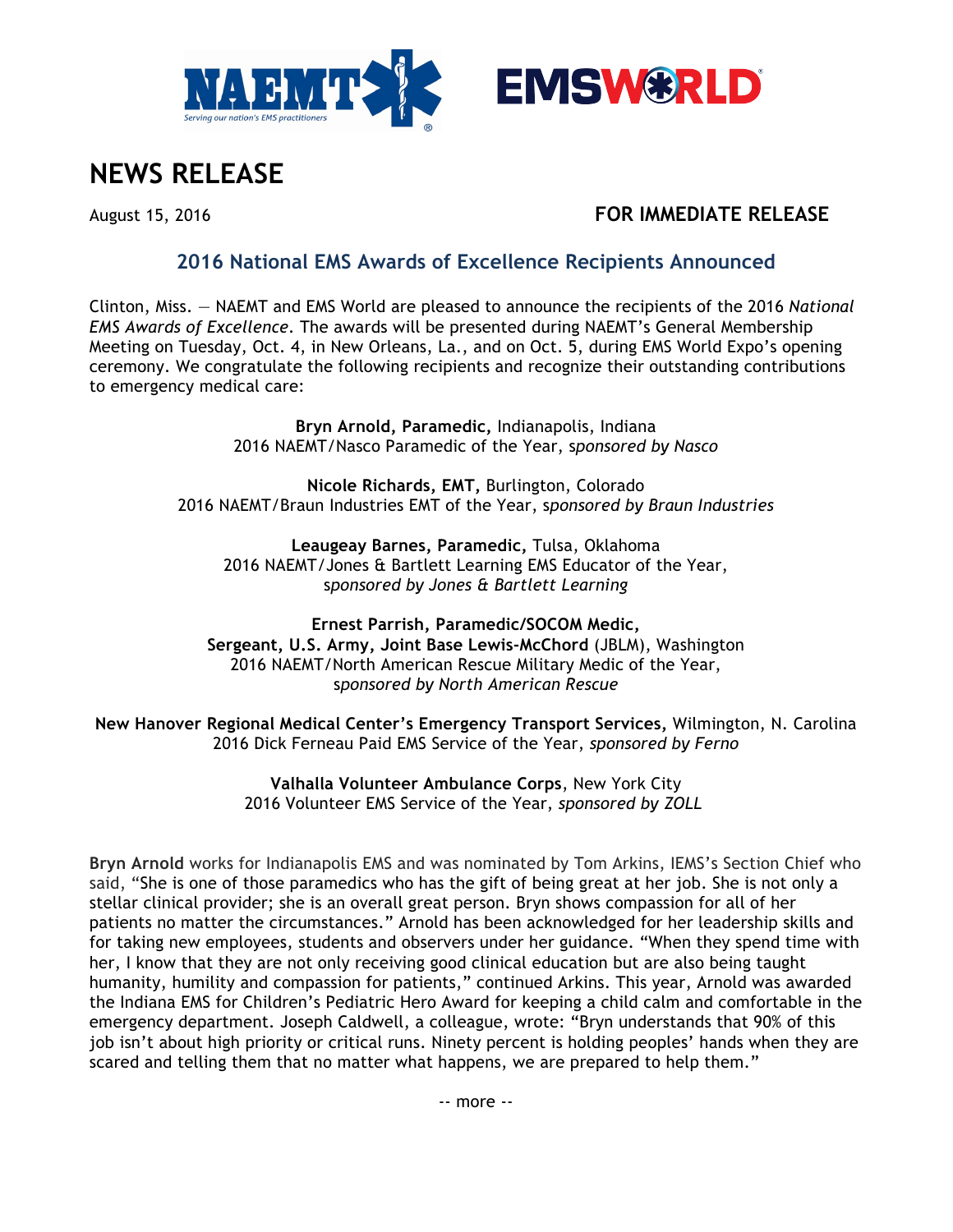**Nicole Richards**, a dedicated volunteer EMT for Kit Carson County Ambulance Service, has used her own physical and personal pain to provide better care to her patients. "Her commitment and compassion for patients, as well as her personality, were cemented into her character after being a trauma patient herself," said Scott Sholes, president of the EMS Association of Colorado, an organization in which Richards is a member. A letter submitted by the Kit Carson County Board of Commissioners stated, "She has a gift for helping patients remain calm during treatment. As an EMT, she has the utmost regard for her patients and after they have been delivered to the hospital, follows up to see how they are faring." Richards is outgoing and consistently seeks ways to improve her skills and knowledge. A former patient said, "She is a prime example of all Kit Carson County Ambulance Service represents."

**Leaugeay Barnes,** EMS program director at Tulsa Community College, helped develop TCC's online hybrid and traditional EMS programs and training partnerships with local fire and police agencies. She has guided paramedic students to become instructors, was involved in the National Registry of EMT's (NREMT) psychomotor competency portfolio project, and has served on the National Association of EMS Educators (NAEMSE) Board of Directors and as a representative to the NREMT Board. According to Jeffrey Goodloe, medical director, "She has proven to instill a sense of duty and drive in her faculty and students." Barnes is an editor and has written articles for several industry publications. She also received an Oklahoma EMT Association's educator of the year award. "I have never observed an educator genuinely care so much about each individual student. She will do anything to help a student be successful," stated Joseph Sherrell, EMS officer, City of Tulsa."

**Sgt. Ernest Parrish** distinguished himself while serving in Afghanistan where he treated and coordinated the medical evacuation of three very seriously wounded casualties. Medical Director Charles Moore stated, "Sergeant Parrish's superior professionalism, expertise and unwavering commitment to excellence contributed saving the lives of these three casualties." General Daniel Allyn, vice chief of staff of the U.S. Army, referred to Sgt. Parrish in a speech citing "the amazing passion, creativity and skill of Army Ranger medics." Sgt. Parrish loves to teach and has served as an Advanced Ranger First Responder (A-RFR) instructor on four separate occasions. He believes in the importance of developing junior medics and conducting special training to ensure they are trained and prepared for whatever they encounter on the battlefield. Sgt. Parrish works to expand his medical proficiency and has a passion for prolonged field care. Gen. Allyn once remarked, "There is not another Army on this planet that provides the same level of medical care as ours does, and that amazing care is due to our outstanding military medics, like Ranger Sgt. Ernie Parrish."

*Nominees for the Paramedic and EMT of the Year Awards are scored on how the nominee:* provides superior patient care; is an effective advocate for patients and their families; works with peers to foster a positive work environment; demonstrates professionalism in interacting with patients, their families and other medical professionals; and demonstrates a commitment to continuing professional education.

*Nominations for the Educator of the Year Award are scored on how the nominee:* consistently demonstrates commitment to providing high quality, professional education for EMS practitioners; serves as an outstanding role model for EMS practitioners in the classroom and in the community; effectively mentors EMS students at all stages of their professional development; introduces and incorporates innovative approaches and tools in the classroom, which enhance students' learning experiences; and contributes and participates in the development of education content that expands the body of quality EMS curriculum.

*Nominees for the Military Medic of the Year Award* are recognized military medics (MOS-qualified active, reserve or National Guard U.S. Army Medic, Navy Corpsman or Air Force Medic) who demonstrate excellence in the performance of military emergency medicine, with their primary role being that of theater patient care.